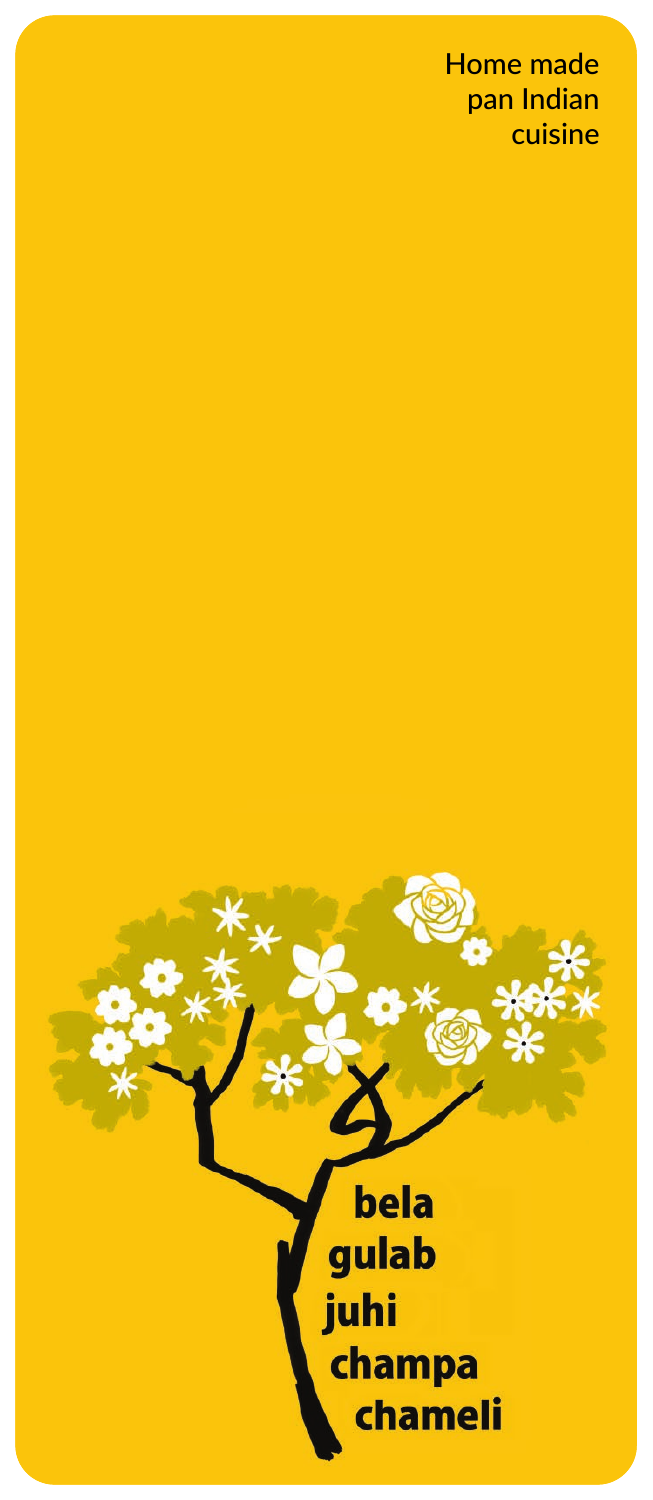

We are a catering/delivery service specializing in pan Indian cuisine. Our menu includes dishes from Kashmir, Bengal, Kerala, Maharashtra, Assam, Tamil Nadu, Andhra Pradesh, UP and Bihar. It is a carefully curated selection of dishes made in various homes across this vast country, we believe this array of dishes creates a unique dining experience filled with fond memories.

We source fresh ingredients every day. All our meats, fishes and vegetables are sourced fresh and specifically for your order. Our stock of grains and spices are bought from *Khari Baoli*, capital's wholesale market.

Our menu is seasonal and we pride ourselves in bringing you each season's particular and delectable gifts of fruit and vegetables. We have an elaborate *a la carte* menu as well as set menus for you to choose from.

We cater weddings and large parties.



## Service

We take orders today to serve tomorrow. We serve lunch and dinner and deliver at 1:30 pm for lunch and 8:30 pm for dinner. You can call us between 10:00 am and 6:00 pm daily. Minimum order Rs 3,000. For orders that will serve more than 18 please give us notice of 48 hrs. For even larger numbers, please give us ample time to plan a unique menu for your event.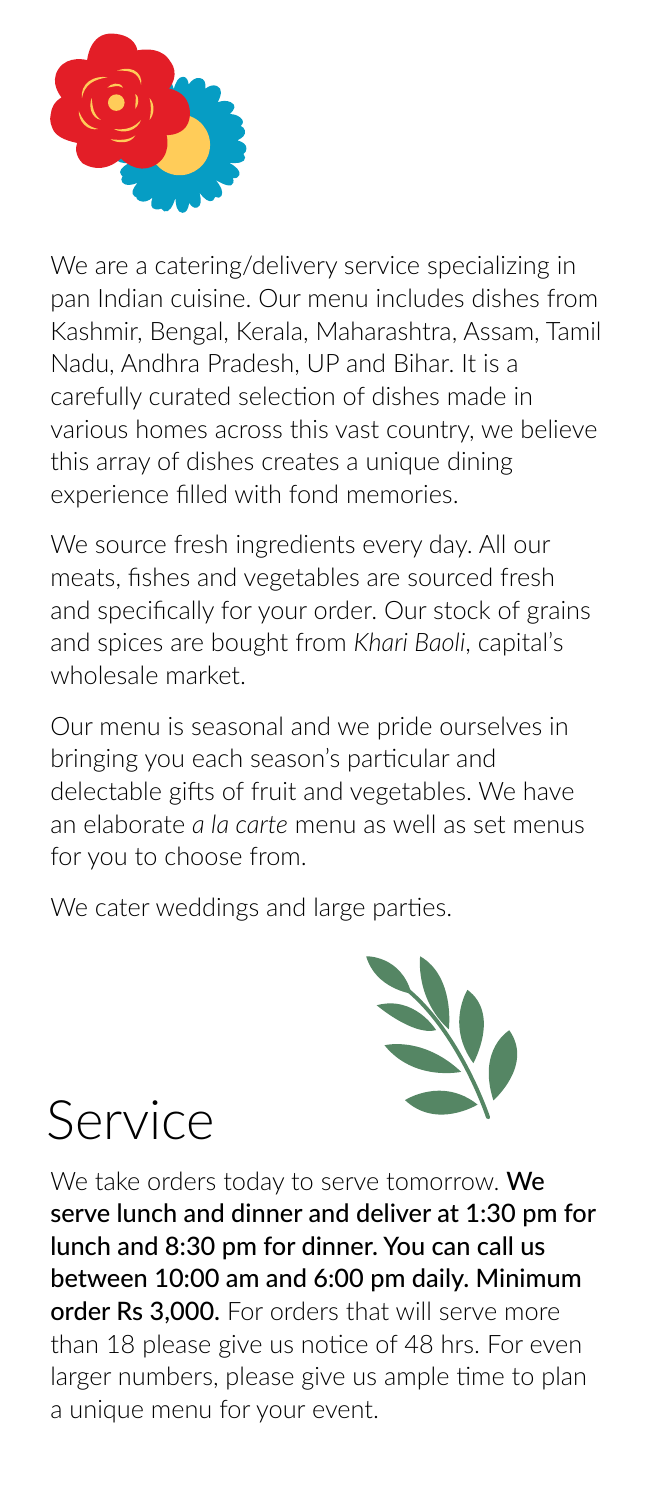

# Set menus

We love to marry dishes from different corners of the country. Food across the subcontinent share a common ancestry though techniques and ingredients differ from region to region. We encourage that unified identity, thus have created 10 SET MENUS cutting across regions and styles to create a unique dining experience.

# Portions

We have two portion for each of the items on this menu, except phulkas and parathas, which can be ordered per piece.

#### Portion A : for 4 persons

Portion B : for 8 persons

NOTE : Dry recipes for meats and fishes are for 3 and 6 people.

# **Delivery**

We deliver in Delhi, Noida and Gurgaon. Delivery charges will be levied as per UBER/OLA rates at the time of delivery.

### Contact

### Call us at 97116 82069

### or 97116 82227

www.facebook.com/BGJCC www.instagram.com/belagulab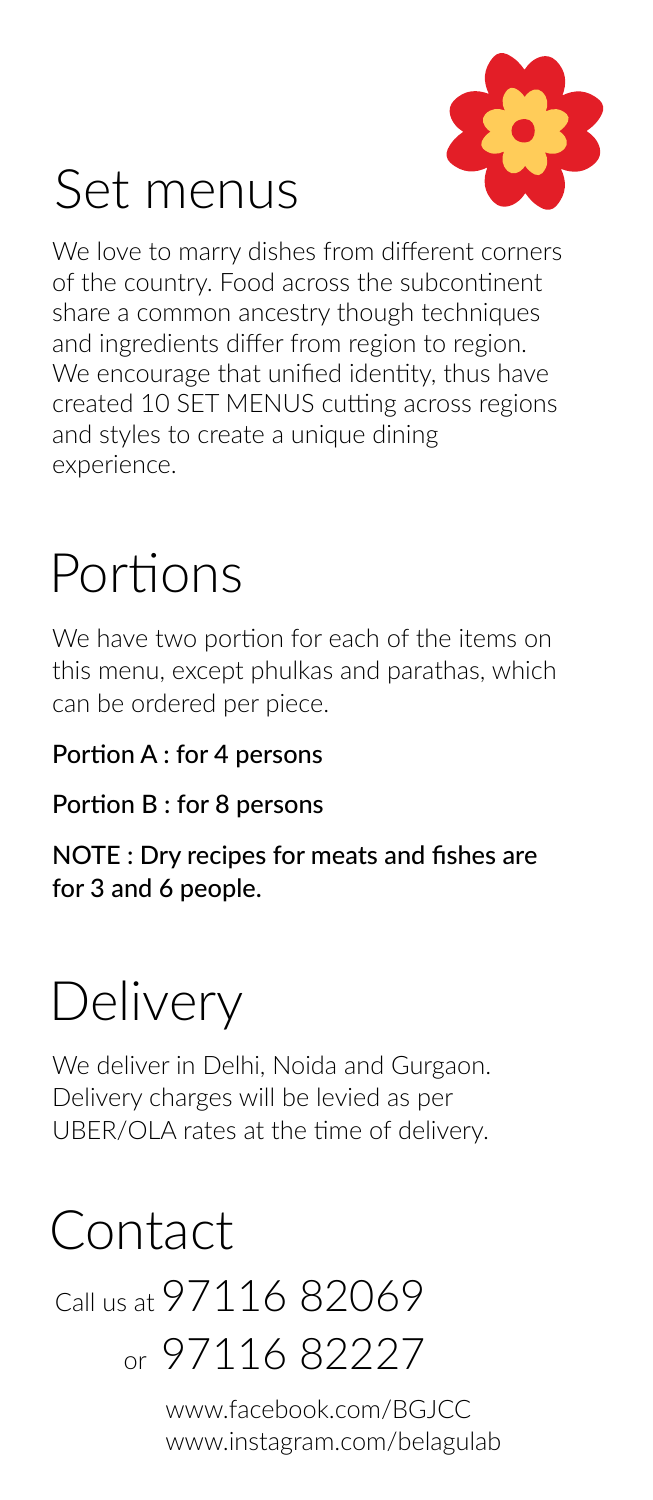# Vegetables

Greens, bitters and vegetables play a major part in an Indian meal. Being in the tropics India is blessed with an abundance of roots, legumes, tubers, fruits, leaves and vines. All of those have found their way into the Indian kitchen creating an exhaustive list of unique dishes. Our selection is a handpicked range of dishes that reflect the seasons and the dietary pattern that come with it.

#### **Drumstick, Ripe pumpkin and Sweet potato Pulusu**

*NEW!*

Stewed vegetables in tamarind and jaggery. Rs 400 (serves 4+), Rs 800 (serves 8+)

#### **Aloo Gobi Adrak**

Potatoes and cauliflower tossed with juliennes of ginger cooked in ghee.

Rs 400 (serves 4+), Rs 800 (serves 8+)

#### **Thoran**

Grated or finely sliced vegetables with fresh coconut tempered with mustard seeds, curry leaves and green chillies.

#### 1. French beans

#### 2. Raw papaya and English carrot (Omake)

Rs 400 (serves 4+), Rs 800 (serves 8+)

#### **Palak lal mirch aur lehsoon**

Spinach cooked with a tempering of red chillies and garlic.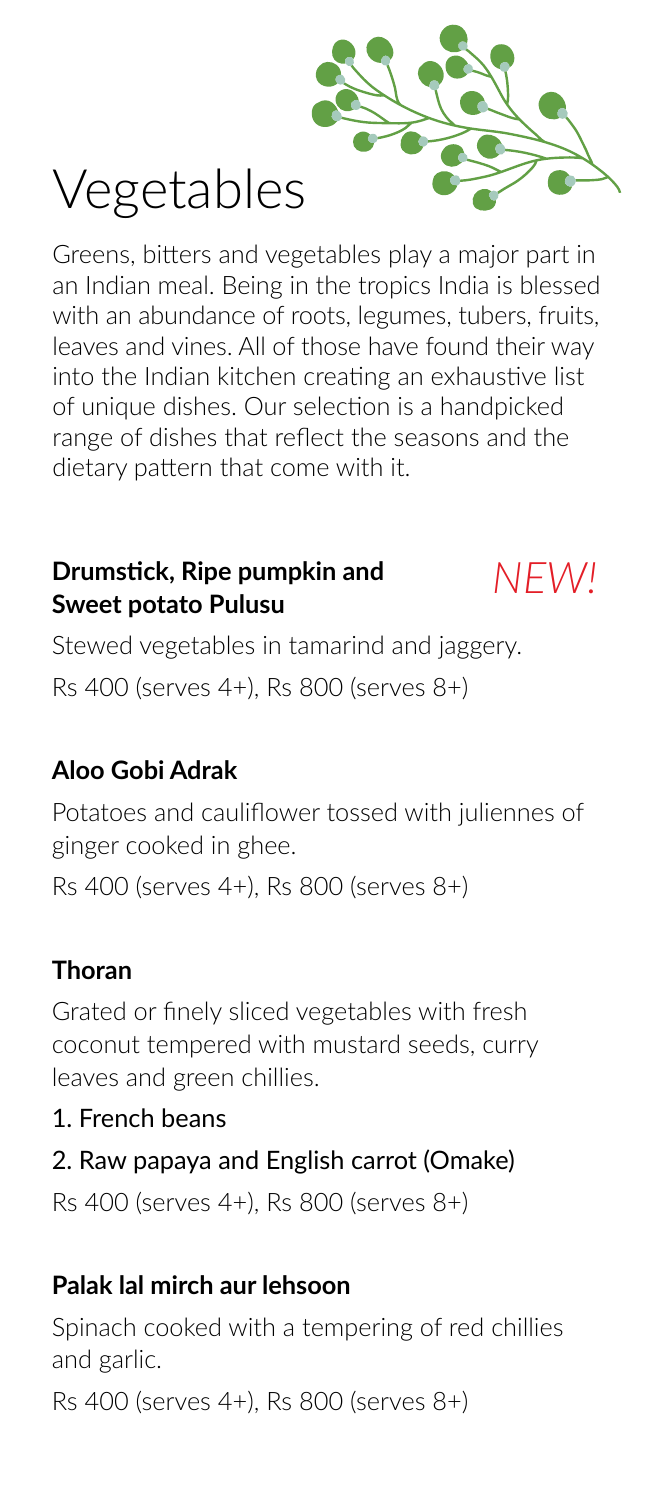#### **Palong shaag bodi diye**

Spinach cooked with dried red lentils dumplings. Rs 400 (serves 4+), Rs 800 (serves 8+)

#### **Gajar Matar**

Red carrots and green peas stir fried with sweet shallots and coriander powder. Rs 400 (serves 4+), Rs 800 (serves 8+)

#### **Gajar Matar Methi**

Red carrots, green peas and fenugreek leaves stir fried with ginger.

Rs 400 (serves 4+), Rs 800 (serves 8+)

#### **Paneer Matar**

Cottage cheese and green peas in a light tomato sauce.

Rs 500 (serves 4+), Rs 1000 (serves 8+)

#### **Baigan ka Bharta**

Smoked aubergine in a tomato cumin sauce flecked with fresh coriander and green peas. Rs 400 (serves 4+), Rs 800 (serves 8+)

#### **Jhingay Posto**

Ridge gourd in poppy seed flavoured with green chillies and black-caraway.

Rs 400 (serves 4+), Rs 800 (serves 8+)

#### **Khumrow Panch phoron**

Sautéed juliennes of pumpkin with a tempering of fenugreek seed, fennel, black-caraway, mustard seed and cumin in mustard oil.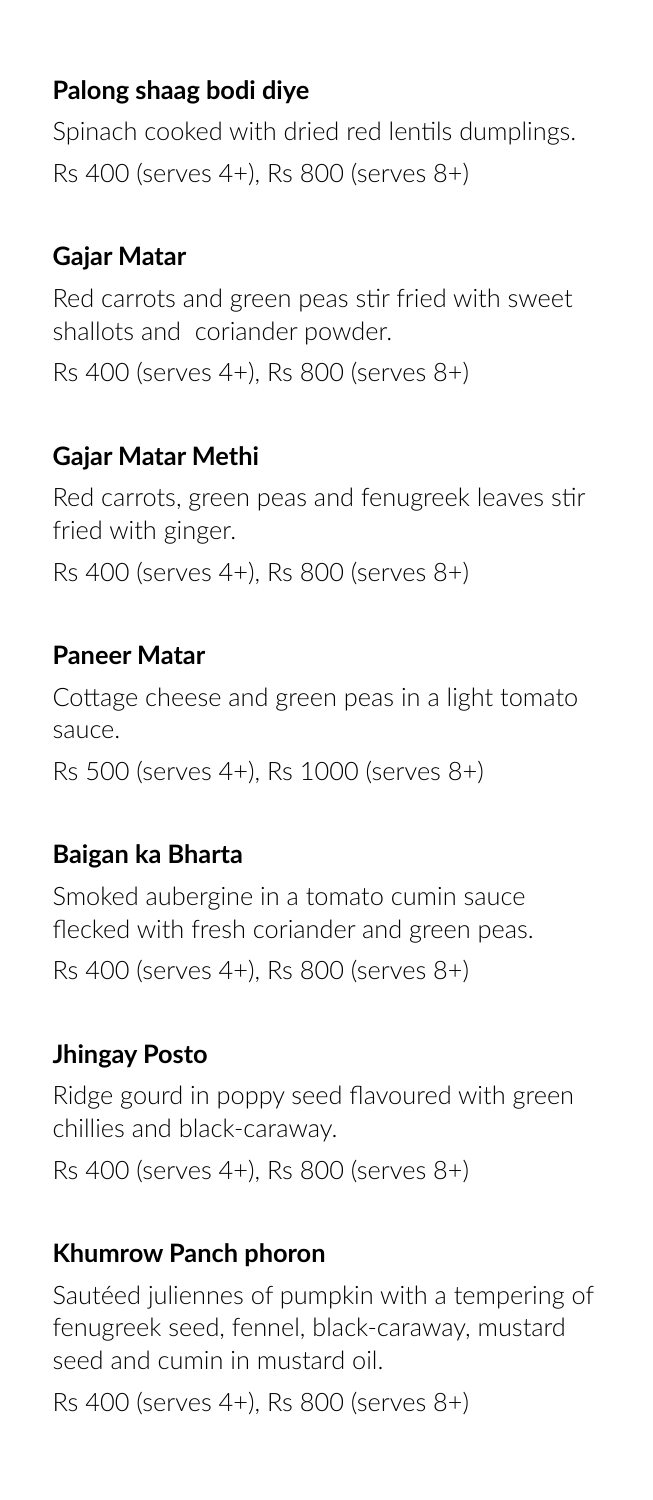

#### **Kashmiri Palak**

Spinach in fennel and dried ginger. Rs 400 (serves 4+), Rs 800 (serves 8+)

#### **Sabut Tinda**

Whole Indian round gourd or apple gourd in tomato and coriander gravy. Rs 400 (serves 4+), Rs 800 (serves 8+)

#### **Karela Baji**

Stir fried bitter gourd in onions and coriander powder. Rs 400 (serves 4+), Rs 800 (serves 8+)

#### **Bharve Karela**

Deseeded and stuffed bitter gourd stuffed with a tangy potato mash.

Rs 400 (serves 4+), Rs 800 (serves 8+)

#### **Aloo Karela Shana**

Boiled bitter gourd and potatoes with a tangy salsa of onions, green chillies, lime and mustard oil.

Rs 400 (serves 4+), Rs 800 (serves 8+)

#### **Bathua Shana**

Goosefoot or lamb's quarters greens in a tangy salsa of onions, green chillies, lime and mustard oil. Rs 400 (serves 4+), Rs 800 (serves 8+)

#### **Pui Shag Khumro Kosu**

Red vine spinach/Malabar spinach with sweet pumpkin and colocasia in mustard oil and panch phoron tempering.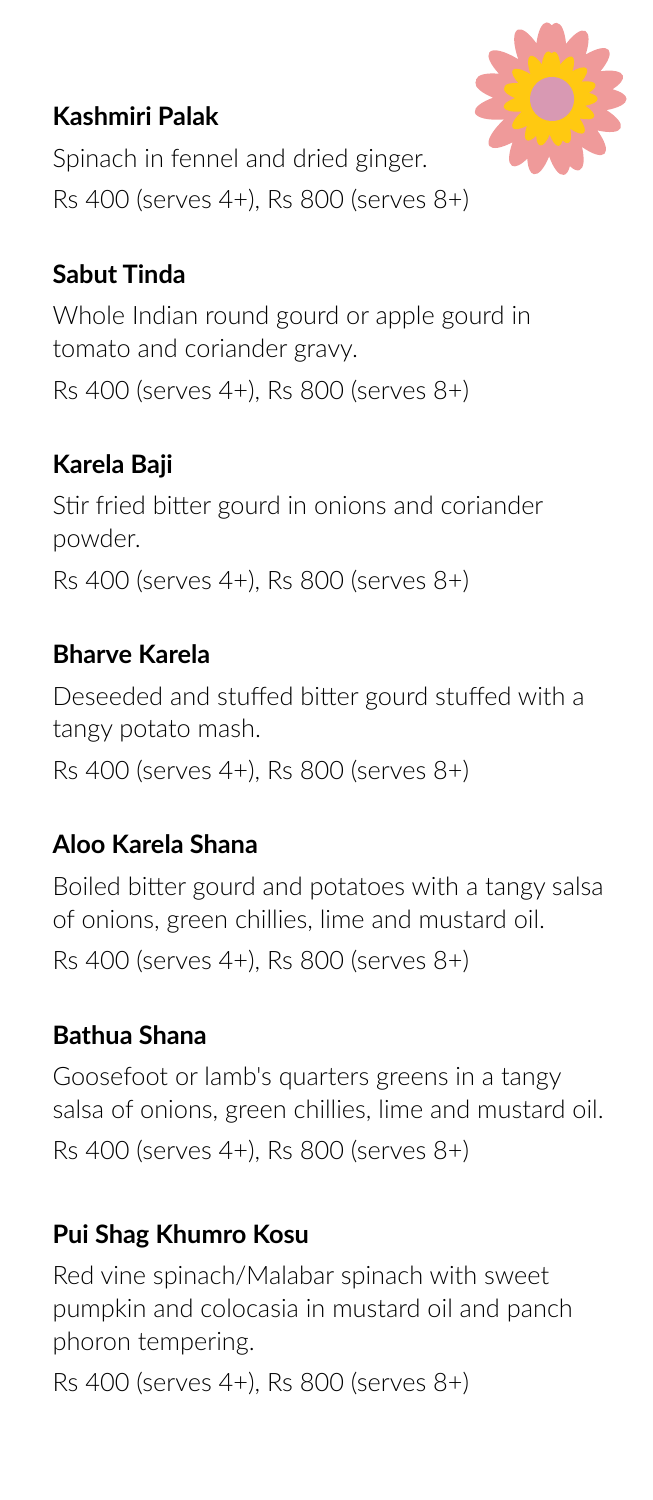#### **Chaukha**

1. Aloo (Potato)

2. Jimmykand (Elephant foot yam)

3. Arbi (Colocasia)

Mashed vegetable with roasted garlic, red chillies, onions in mustard oil with a dash of lime. We offer three versions.

Rs 400 (serves 4+), Rs 800 (serves 8+)

#### **Dum Aloo**

Dal

Whole potatoes in a spicy, tangy dry tomato gravy. Rs 400 (serves 4+), Rs 800 (serves 8+)



We take immense pride in our dals and take great care making them. We source our dals from the legendary No.15 store at Khari Baoli and only slow cook them. Our tadkas (tempering) are traditional synergies of flavours that enhance the lentils.

#### **Tuvar/Arhar Zeera**

Split red gram tempered with cumin in ghee. Rs 400 (serves 4+), Rs 800 (serves 8+)

#### **Sambhar**

Spilt red gram with seasonal vegetable (pumpkin, drumsticks, bottle gourd, french beans, elephant foot yam, lady finger, sponge gourd tempered with onions, sambhar powder, mustard seeds, curry leaves and a generous amount of tamarind. Rs 400 (serves 4+), Rs 800 (serves 8+)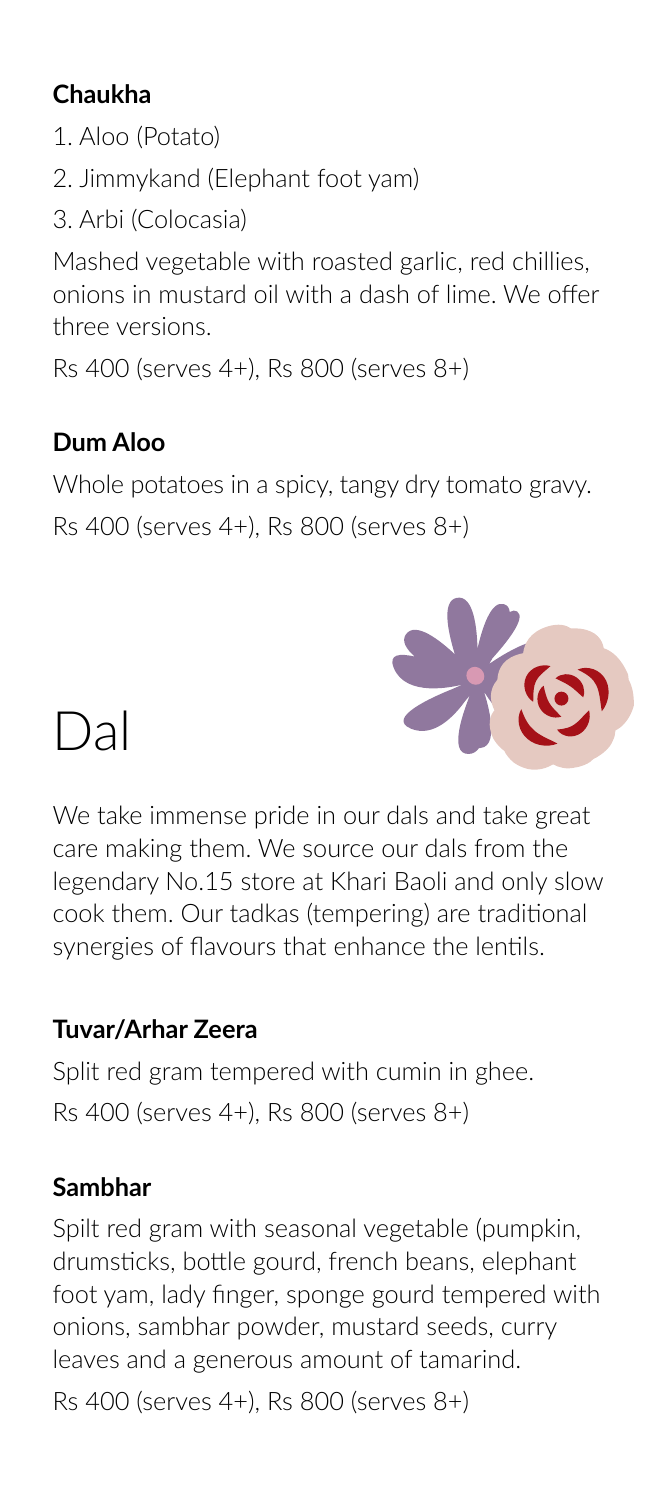#### **Masoor Panch Phoran**

Soupy red lentils with green chillies and fresh coriander tempered with panch phoran (Bengali five spice) in mustard oil.

Rs 400 (serves 4+), Rs 800 (serves 8+)

#### **Masoor Lehsoon**

Red lentils tempered with deep-fried garlic, onions and cumin.

Rs 400 (serves 4+), Rs 800 (serves 8+)

#### **Masoor Turai**

Red lentils with turai (sponge gourd) tempered with cumin, garlic and red chillies.

Rs 400 (serves 4+), Rs 800 (serves 8+)

#### **Palak Masoor**

Red lentils and young spinach tempered with cumin, garlic and red chillies.

Rs 400 (serves 4+) Rs 800 (serves 8+)

#### **Moong dal zeera**

Split green beans with a tempering of cumins in ghee.

Rs 400 (serves 4+), Rs 800 (serves 8+)

#### **Moong dal ghee adrak**

Split green beans with a tempering of ginger in ghee.

Rs 400 (serves 4+), Rs 800 (serves 8+)

#### **Gheeya Chana dal**

Split Bengal gram with bottle gourd tempered with cumin in ghee.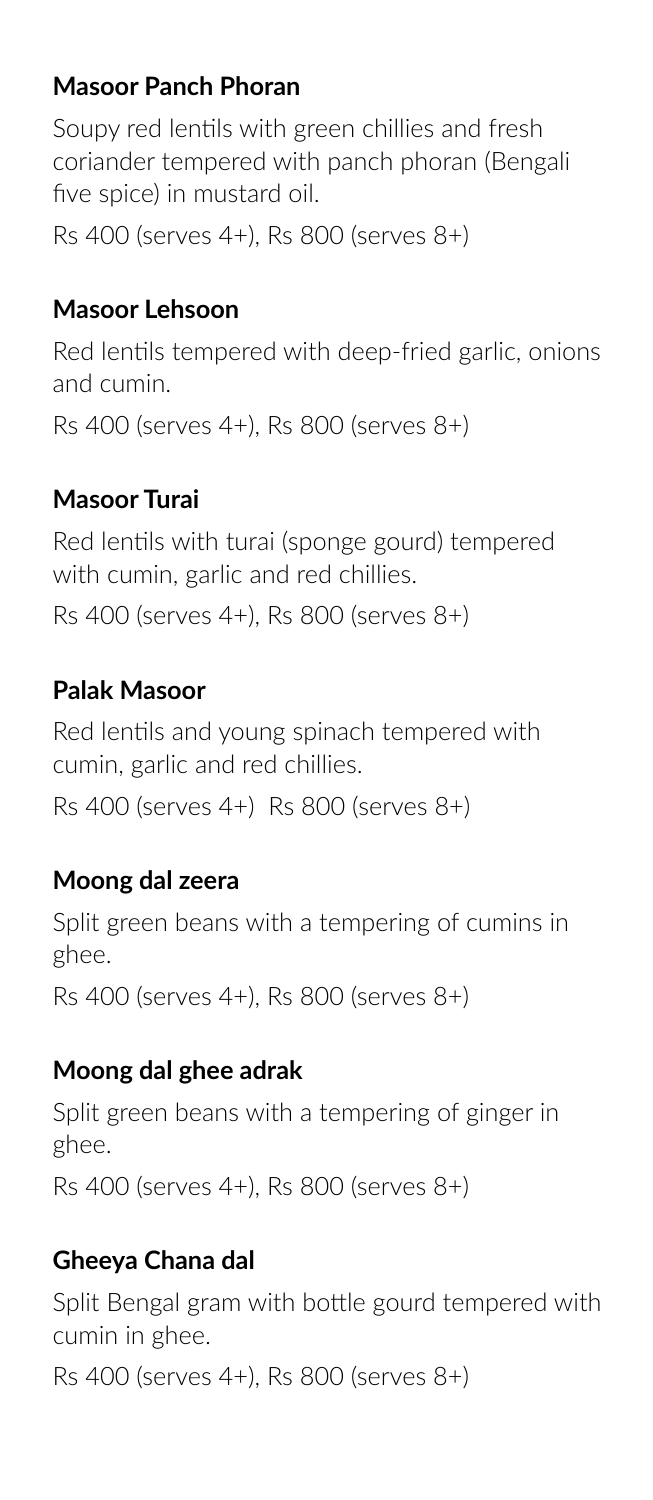#### **Urad Chana**

Spilt Bengal gram and split black gram tempered with tomatoes, ginger and heeng (Asafoetida). Rs 400 (serves 4+), Rs 800 (serves 8+)

#### **Dal Makhni**

Spilt Bengal gram, split black gram, kidney beans and chickpeas and butter slow cooked with poppy seeds, tomatoes, cumin and heeng tempered with juliennes of ginger and garnished with double cream.

Rs 500 (serves 4+), Rs 1000 (serves 8+)

#### **Kachia Moru**

Warmed yogurt flavoured with methi-mustard powder , curry leaves, grated coconut tempered with mustard seeds and chilli powder dried red chillies.

Rs 400 (serves 4+), Rs 800 (serves 8+)





Something crunchy has always beeen part of an healthy Indian meal. The mouth feel of crunchy deep fries offset the otherwise soft feel.

#### **Jhuri Bhaja**

Crispy fried potato straws in mustard oil. Rs 400 (serves 4+), Rs 800 (serves 8+)

#### **Baigun Bhaja**

Roundels of aubergines shallow fried in mustard oil. Rs 400 (serves 4+), Rs 800 (serves 8+)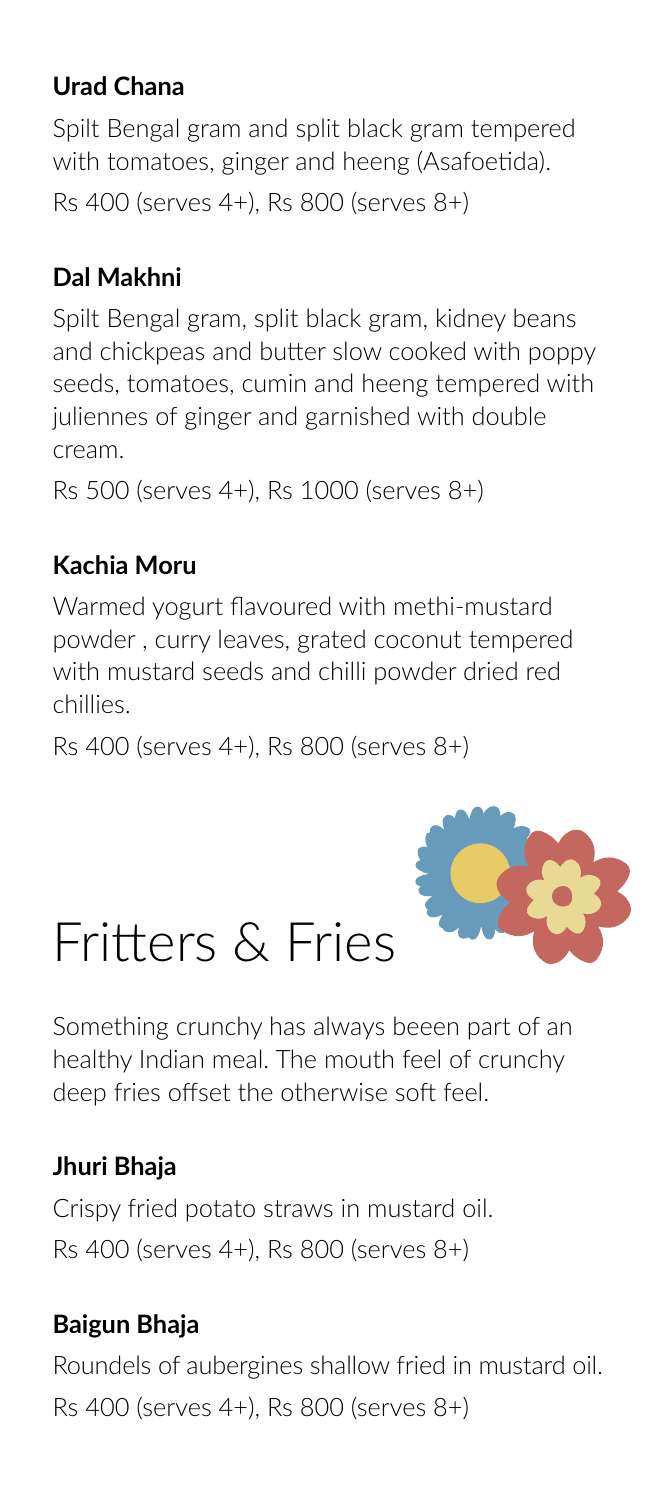#### **Phool Kobi Bhaja**

Deep fried cauliflower dusted with poppy seed and Bengal gram flour. Rs 400 (serves 4+), Rs 800 (serves 8+)

#### **Varuthathu Vendakka**

Deep fried okra tempered with curry leaves, mustard and red chillies. Rs 400 (serves 4+), Rs 800 (serves 8+)

#### **Kumro Phool bhaja**

Deep fried pumpkin flowers dipped in Bengal gram flour. Rs 400 (serves 4+), Rs 800 (serves 8+)

#### **Khedka Bhaji**

Onion fritters with fresh coriander, red chillies and rice flour.

Rs 300 (serves 4+), Rs 300 (serves 8+)

#### **Mirchi Bhaji**

Stir-fried green chillies in dried raw mango powder (aamchoor).

Rs 300 (serves 4+), Rs 400 (serves 8+)

### Mutton

Considering the particularly special place it holds in Indian cuisine in comparison to so many other places in the world, where we're partial to goat over lamb or sheep meat. Having such a distinct flavour profile of its own, a mutton dish solely depends on how and what you build around it. Here is our selection from the four corners of this country.

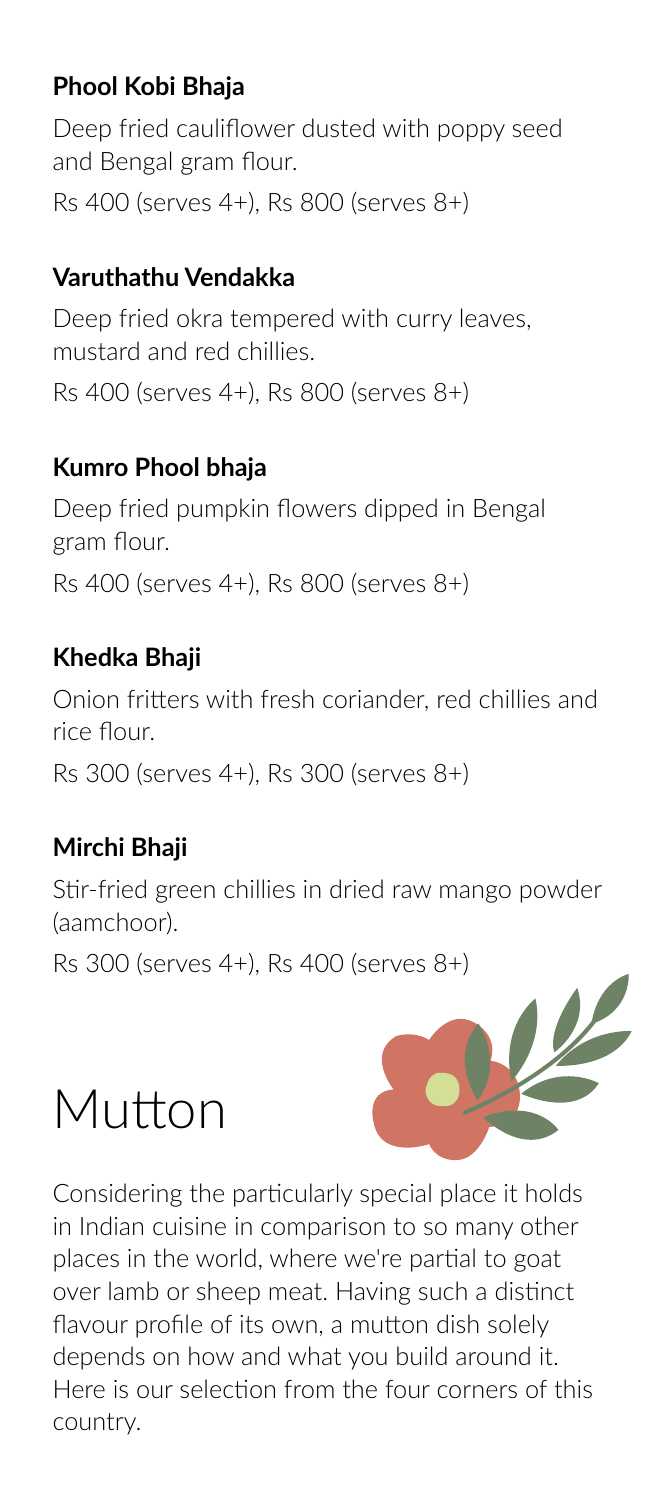#### **Rezala**

A white mutton stew made with a paste of poppy seeds, cashew and roasted skinned almonds and lightly flavoured with green cardamoms, cinnamon and red chillies.

Rs 800 (serves 4+), Rs1600 (serves 8+)

#### **Erachi Ularthiathu**

A dry mutton preparation made with chopped fried coconuts and a paste of sweet mini shallots, fennel seeds, coriander and pepper.

Rs 800 (serves 3), Rs 1600 (serves 6)

#### **Marzwangan Korma**

Mutton curry made with Kashmiri red chillies, fennel and dried ginger powder.

Rs 800 (serves 4+), Rs 1600 (serves 8+)

#### **Mutton Yakhni**

Mutton curry in yogurt, fennel and dried ginger powder.

Rs 800 (serves 4+) , Rs 1600 (serves 8+)

#### **Stew Kottayam style**

Mutton shoulder stewed in coconut milk with green chillies, ginger and curry leaves. Rs 800 (serves 4+), Rs 1600 (serves 8+)

#### **Kashmiri Lal Mirch Ghee Roast**

Dry mutton in Kashmiri red chillies, ghee and heeng. Rs 800 (serves 3), Rs 1600 (serves 6)

#### **Mrs Kamala Bose's Mangshor Jhol**

A simple mutton stew with potatoes and onions flavoured with cumin, fresh coriander and cooked in mustard oil.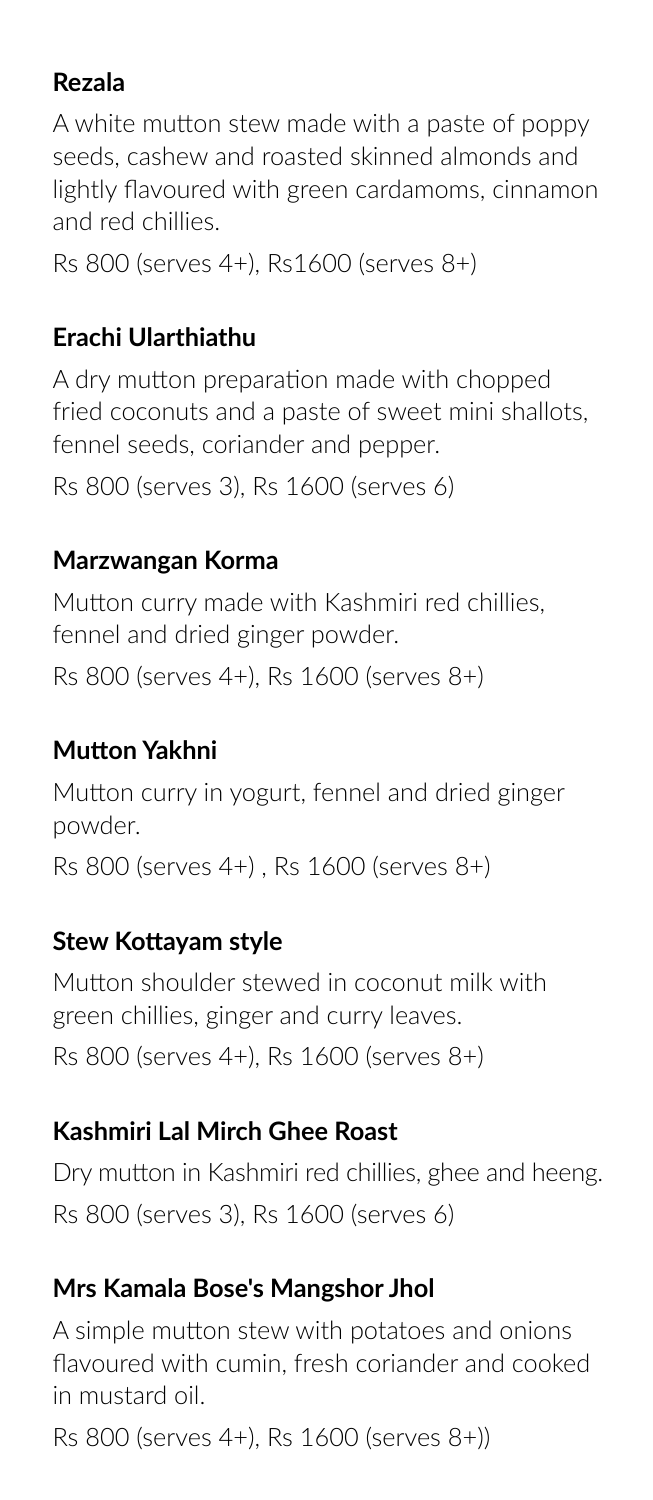#### **Dhaniwal Korma (Kashmiri Dhaniya Gosht)**

Mutton cooked with yoghurt and plenty of fresh coriander.

Rs 800 (serves 3), Rs1600 (serves 6)

#### **Shammi Kebab**

Minced mutton kebabs stuffed with a salsa of shallots, coriander and green chillies. Rs 800 (serves 4+), Rs 1600 (serves 8+)

#### **Sabzi Gosht**

1. Arbi (Yam)

- 2. Shalgam (Turnip)
- 3. Palak (Spinach)

Lamb cooked with seasonal vegetables in a light broth flavoured with whole spices. We offer three versions

Rs 800 (serves 4+), Rs1600 (serves 8+)



### Poultry

Chicken is the main protein from most Indians after dal. Most communities from all states cook this tasty bird in a multude of ways. Here is our selection.

#### **Chicken Rezala**

Chicken stew made with a paste of poppy seeds, cashew and roasted skinned almonds and lightly flavoured with green cardamoms,cinnamon and red chillies.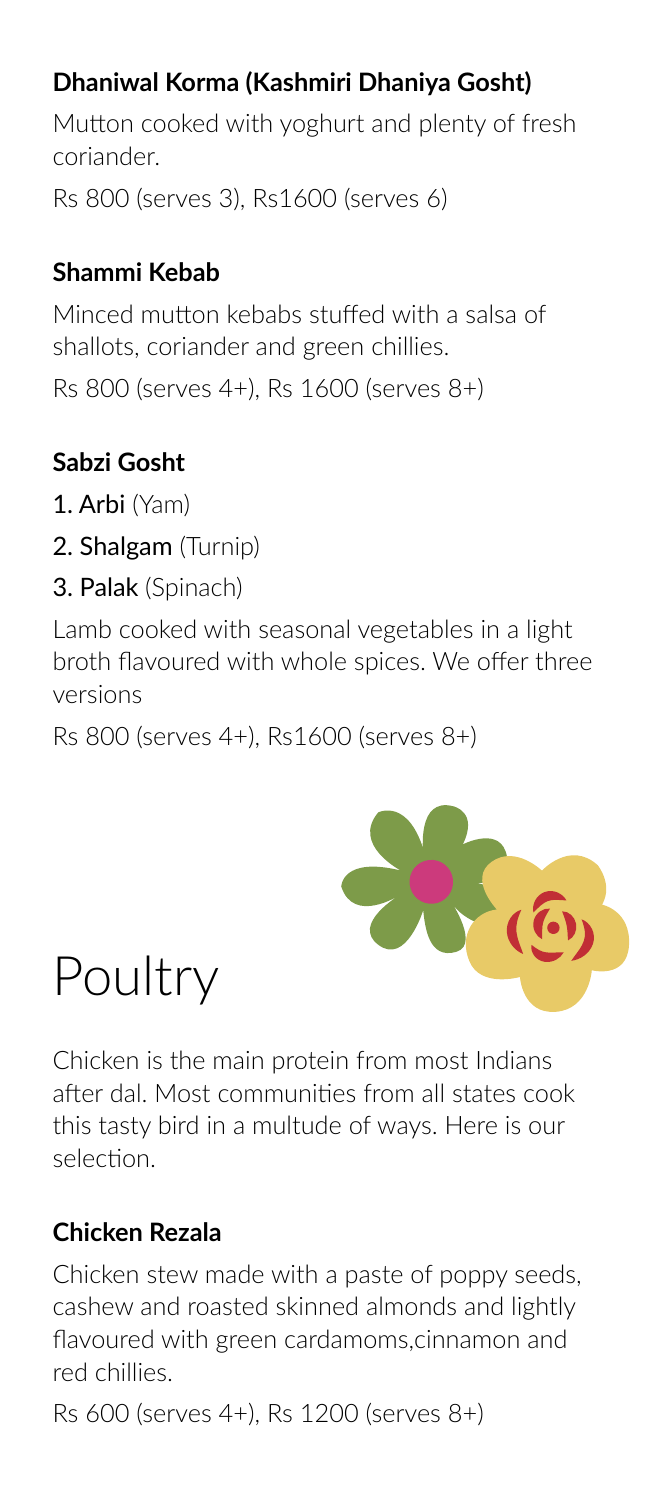#### **Robibar-er Murgir Jhol**

A simple chicken curry with potatoes and onions flavoured with cumin and fresh coriander and cooked in mustard oil.

Rs 600 (serves 4+), Rs 1200 (serves 8+)

#### **Chicken Marzwangan Korma**

Chicken Korma made with Kashmiri red chillies, fennel and dried ginger powder. Rs 600 (serves 4+), Rs 1200 (serves 8+)

#### **Dhaniwal Korma (Kashmiri Dhaniya Chicken)**

Chicken cooked with yoghurt and plenty of fresh coriander.

Rs 600 (serves 3), Rs 1200 (serves 6)

#### **Chicken Stew Kottayam style**

Tender chicken stewed in coconut milk with green chillies, ginger and curry leaves tempered with shallots.

Rs 600 (serves 4+), Rs 1200 (serves 8+)

#### **Sarama's Chicken Curry**

Chicken curry in coconut milk and curry leaves.

Rs 600 (serves 4+), Rs 1200 (serves 8+)

#### **Chicken 65**

### *NEW!*

Fried chicken tossed in curry leaves and red chillies.

Rs 700 (serves 3), Rs 1400 (serves 6)

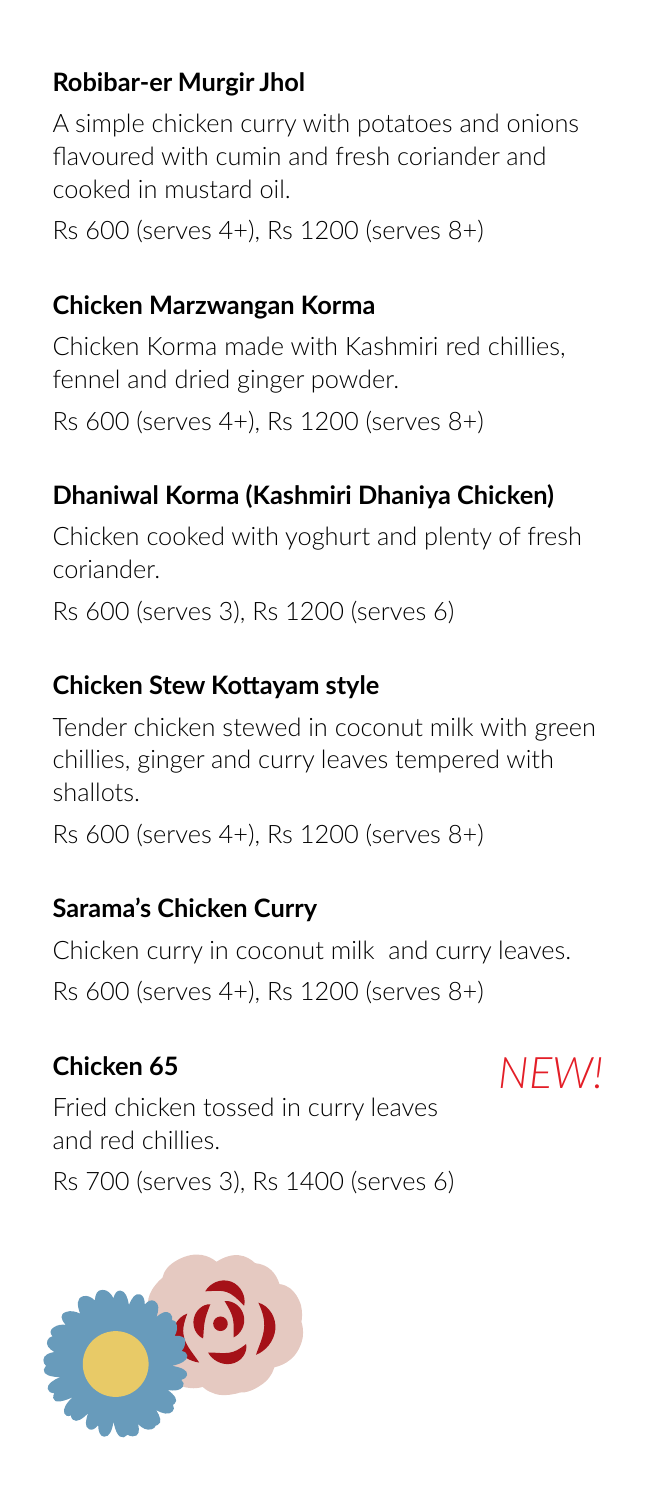# Fish and Shell Fish

With 7,500 kms of coastline, 7 major rivers totalling a length of 12,000 kms India is blessed with an abundance of fish. Major fish eating communities of the east and south make fish poached, boiled, fried and steamed.

#### **Shorshey Maach**

Fresh water fish cooked in mustard sauce flavoured with green chillies and black-caraway. We serve four versions. 1. Ruee (Fresh Water Carp) Rs 800 (serves 4+), Rs 1600 (serves 8+) 2. Katla (Fresh Water Carp) Rs 800 (serves 4+), Rs 1600 (serves 8+) 3. Tengda (Sucker Mouth Cat Fish) Rs 800 (serves 4+), Rs 1600 (serves 8+) 4. Pabda (Butter Catfish) Rs 950 (serves 4+), Rs 1900 (serves 8+)

#### **Ruee Macher Jhol Phool Kopi are Aloo diye**

Fresh water carp, cauliflower and potatoes cooked in a light broth flavoured with ginger, cumin, green chillies and black-caraway.

Rs 800 (serves 4+), Rs 1600 (serves 8+)

#### **Meen Moilee**

Surmai (King fish) or skinned Black Pomfret cooked in coconut milk flavoured with ground coriander, ginger, green chillies, curry leaves and garnished with thick cut tomato slices.

**Surmai** (King fish) Rs 1000 (serves 4+), Rs 2000 (serves 8+)

#### Black Pomfret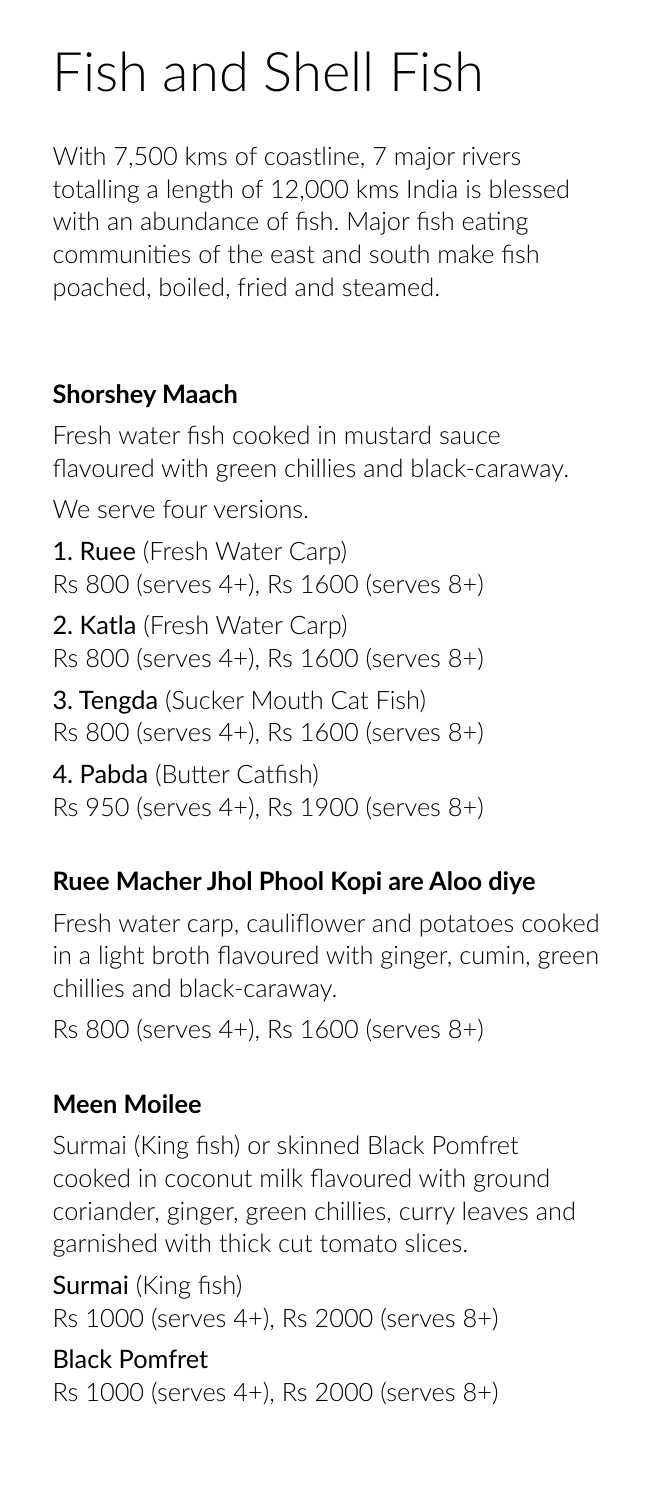#### **Rui Macher Jhol Bodi, Potol ar Danthi diye**

Fresh water carp, dried lentil, pointed gourd and drumsticks cooked in a light broth flavoured with ginger, cumin, green chillies and black-caraway. Rs 900 (serves 4+), Rs 1800 (serves 8+)

#### **Bhaja Maach tomator diye**

Deep fried fresh water or salt water fish in a thick tomato based sauce flavoured with cumin and coriander, garnished with fresh mint and coriander.

We serve three versions.

1. Ruee (Fresh Water Carp) Rs 800 (serves 4+), Rs 1600 (serves 8+)

2. White Pomfret Rs 1000 (serves 4+), Rs 2000 (serves 8+)

3. Ardh Rs 800 (serves 4+), Rs 1600 (serves 8+)

#### **Meen Vevichathu**

Surmai cooked in a fiery red sauce flavoured with mustard seeds, fresh ginger, red chillies and kokum (Fish Tamarind)

Rs 1000 (serves 4+), Rs 2000 (serves 8+)

#### **Bilahi Masor Tenga**

Fresh water carp (Rui) in a tangy tomato-bottle gourd sauce flavoured with fenugreek and lime. Rs 800 (serves 4+), Rs 1600 (serves 8+)

#### **Fish Rawa Fry**

Shallow-fried pieces of mackarel, surmai, mathi (Sardines) or sea bass coated with a paste of mint, coriander, garlic and semolina (rawa/sooji).

#### 1. Mackarel

Rs 800 (serves 4+), Rs 1600 (serves 8+)

2. Surmai (King fish) Rs 1000 (serves 4+), Rs 2000 (serves 8+) 3. Matti (Sardines)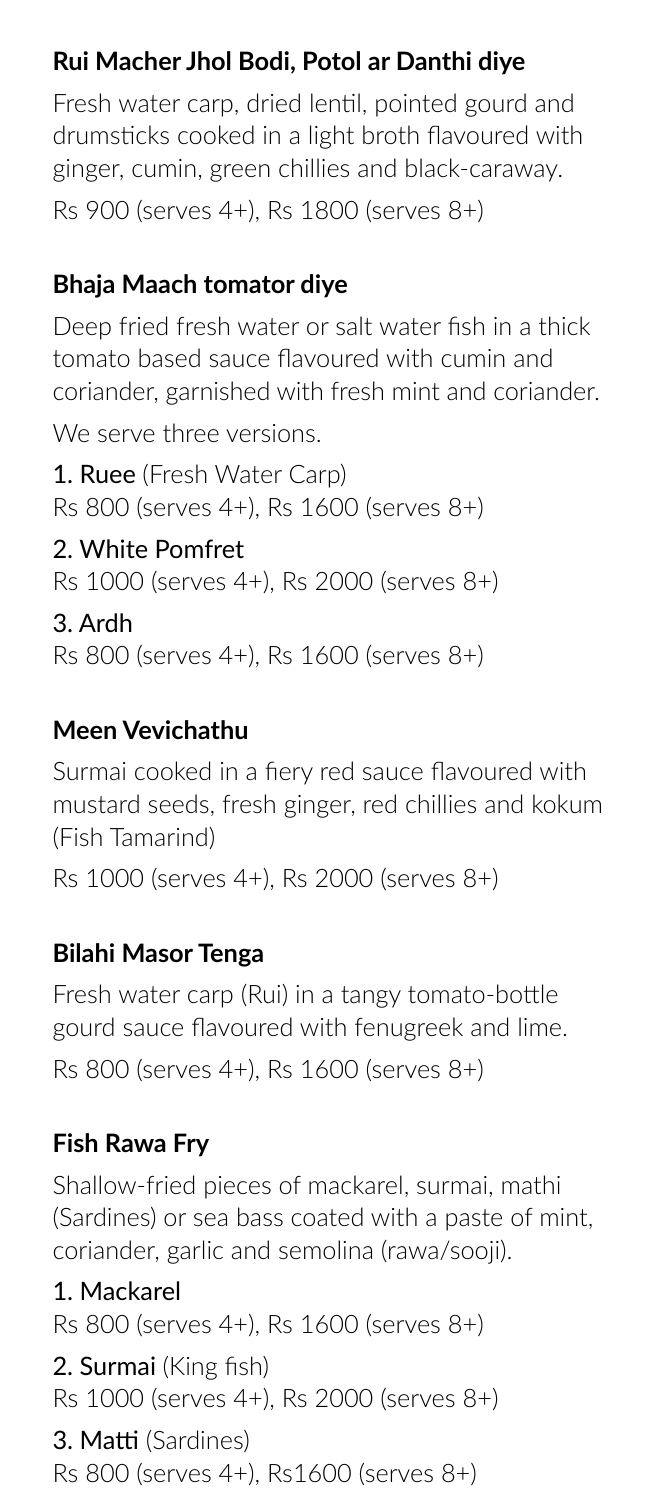4. Seabass

Rs 800 (serves 4+) , Rs1600 (serves 8+)

#### **Maach Bhaja**

Deep fried crispy pieces of fish coated in turmeric and salt.

1. Rui Rs 800 (serves 4+), Rs 1600 (serves 8+)

2. White Pomfret Rs 1000 (serves 4+), Rs 2000 (serves 8+)

3. Moorella Rs 800 (serves 4+), Rs 1600 (serves 8+) 4. Illish (Hilsa) Rs 1500 (serves 4+), Rs 3000 (serves 8+) 5. Talapia

Rs 800 (serves 4+), Rs 1600 (serves 8+)

#### **Bhappa Maach Sorshe are Narkyal bata diye**

Steamed Fish in mustard and coconut sauce flavoured with slit green chillies.

1. Illish (Hilsa) Rs 1500 (serves 4+), Rs 3000 (serves 8+) 2. Surmai (King fish) Rs 1000 (serves 4+), Rs 2000 (serves 8+) 3. Sole

Rs 1500 (serves 4+), Rs 3000 (serves 8+)

4. Rui

Rs 800 (serves 4+), Rs 1600 (serves 8+)

#### **Bhapa Illish Shorsher tel lanka**

Steamed Iilish (Hilsa) in mustard oil and green chillies.

Rs 1500 (serves 4+), Rs 3000 (serves 8+)

#### **Bhapa Chingri**

Steamed Prawns in coconut and mustard sauce Rs 1500 (serves 4+), Rs 3000 (serves 8+)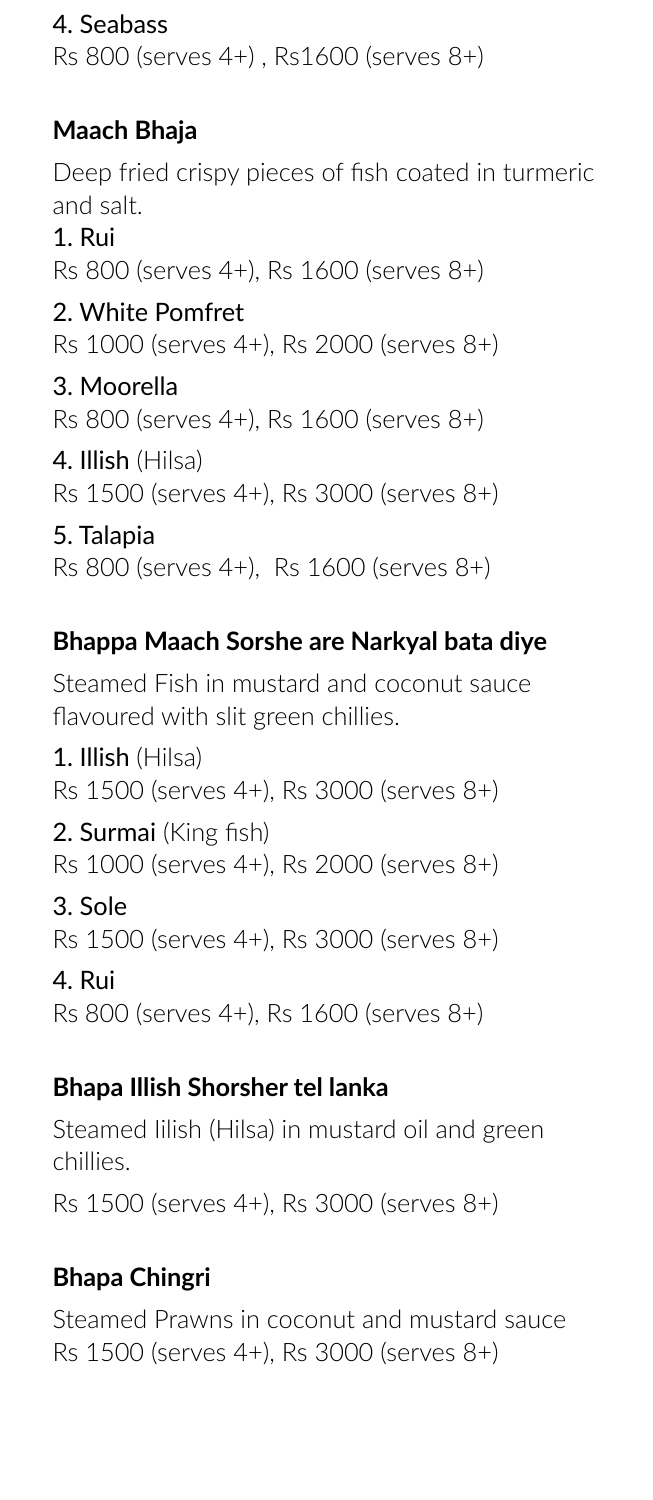#### **Chemmeen Peera**

Prawns in grated coconut flavoured with fish tamarind, curry leaves, mustard seeds. Rs 1500 (serves 4+), Rs 3000 (serves 8+)

AVAILIBITY OF FISH DEPENDS ON THE SEASON, PLEASE ASK FOR FRESH FISH OF THE DAY WHEN PLACING THE ORDER.



### Pork

Pork is the main protein for the people of the North East of India, it is also enjoyed by various communities in North, Central and South West too.

#### **Whole spice fried pork**

Pork fried with star anise, pepper, cinnamon, cloves and mace.

Rs 900 (serves 4+), Rs 1800 (serves 8+)

#### **Fried pork in dried Bamboo shoot and Naga chillies**

Pork with dried bamboo shoot and Naga red chillies.

Rs 900 (serves 4+), Rs 1800 (serves 8+)

#### **Pork Curry with Potatoes**

Lean pork curry with soft whole potatoes. Rs 900 (serves 4+), Rs 1800 (serves 8+)

#### **Pork Vindaloo**

Lean pork made in a fiery gravy of red chillies, garlic, vinegar and spices.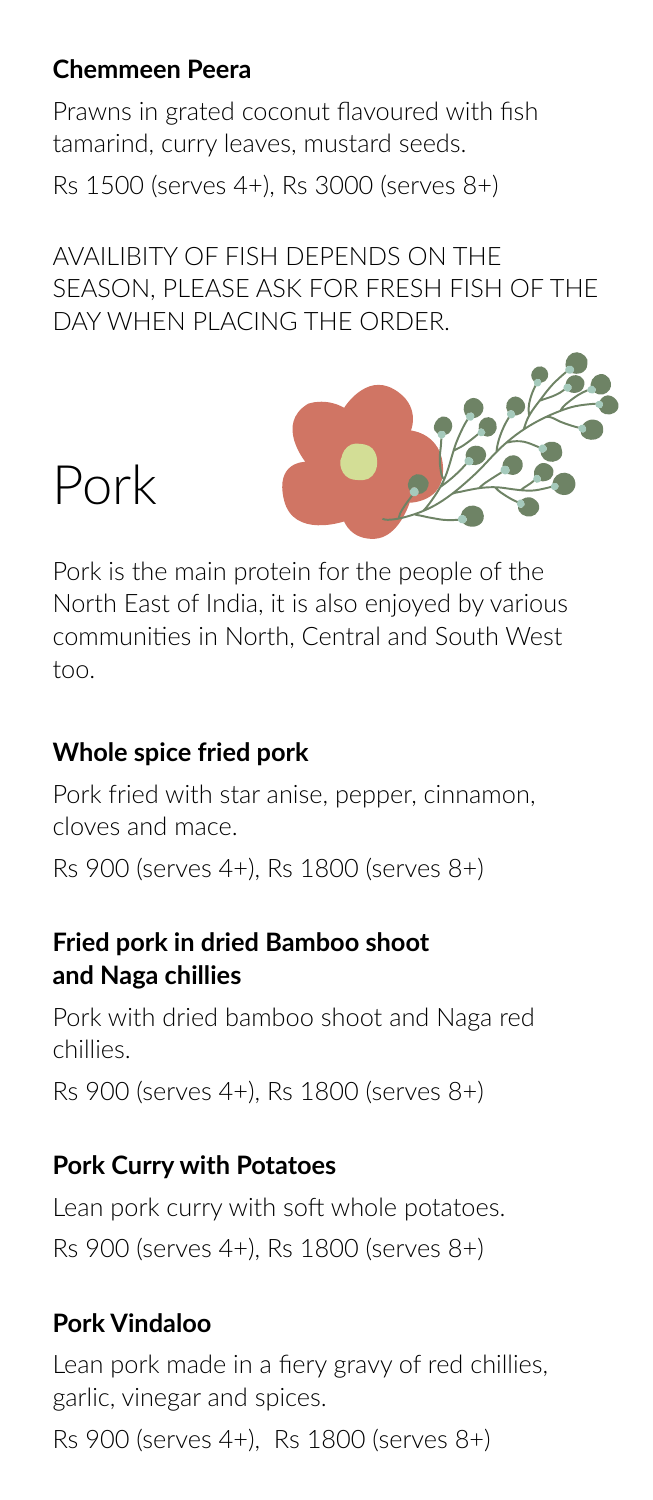# Relish, Chutney & Salads



Chutneys, relishes and salads, are a traditional specialties of India when it comes to food. They hold a very special importance and position in the Indian cuisine

#### **Cucumber Raita**

Diced cucumber in thick yogurt flavoured with roasted cumin powder.

Rs 300 (serves 4+), Rs 600 (serves 8+)

#### **Mixed Vegetable Raita**

Diced onion, cucumber and tomato in thick yogurt with roasted cumin powder.

Rs 300 (serves 4+), Rs 600 (serves 8+)

#### **Cucumber Pachadi**

Diced cucumber in thin yogurt tempered with diced ginger, curry leaves and mustard seed. Rs 300 (serves 4+), Rs 600 (serves 8+)

#### **Carrot Pachadi**

Grated carrots in thin yogurt tempered with red chillies, curry leaves and mustard seeds.

Rs 300 (serves 4+), Rs 600 (serves 8+)

#### **Garlic Red Chilli Chutney**

Garlic and red chilli chutney in a light yogurt base. Rs 300 (serves 4+), Rs 600 (serves 8+)

#### **Tomator er Chutney**

A sweet and sour chutney with tomatoes tempered with Panch Phoron (Bengali five spice) Rs 300 (serves 4+), Rs 600 (serves 8+)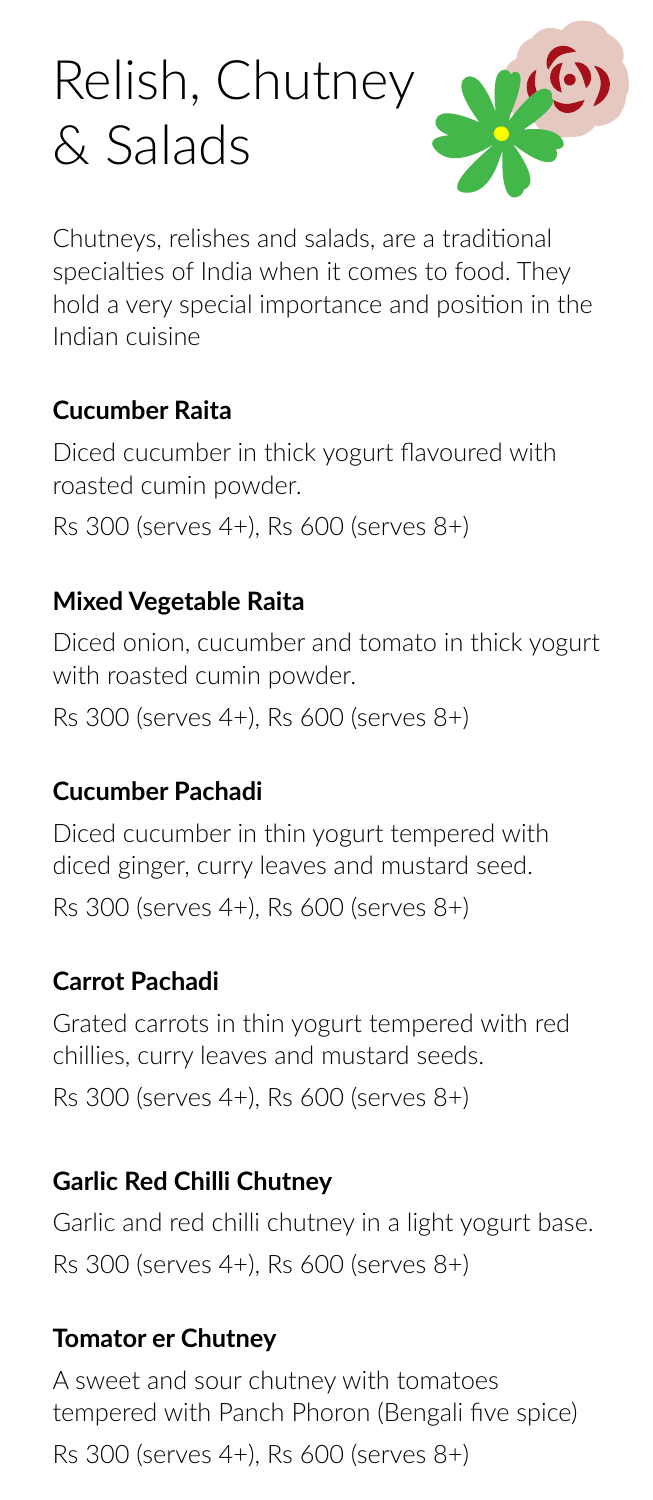#### **Aamer Chutney**

Thick-cut raw mangoes tempered with panch phoron (Bengali Five spice). Rs 300 (serves 4+), Rs 600 (serves 8+)

#### **Dhaniya Pudina Chutney**

Coriander and mint chutney with garlic, green chillies and lime.

Rs 300 (serves 4+), Rs 600 (serves 8+)

#### **Smoked Naga chilli with dried fish chutney**

Super hot Naga chillies with dried fish, garlic and rice wine vinegar.

Rs 300 (serves 4+), Rs 600 (serves 8+)

#### **Kachoombar**

Diced cucumber, onions, tomatoes and fresh coriander flavoured with lime and pepper. Rs 300 (serves 4+), Rs 600 (serves 8+)

#### **Mrs Gole's Koshimbir**

Cucumber with fresh coconut and roasted crushed peanuts.

Rs 300 (serves 4+), Rs 600 (serves 8+)

## Rice and Pulao

#### **Steamed Basmati**

Aged Punjab basmati rice steamed with star anise. Rs 300 (serves 4+) Rs 600 (serves 8+)

#### **Boiled Red Rice (Pallakkad Matta)**

Boiled Kerala red rice. Rs 300 (serves 4+), Rs 600 (serves 8+)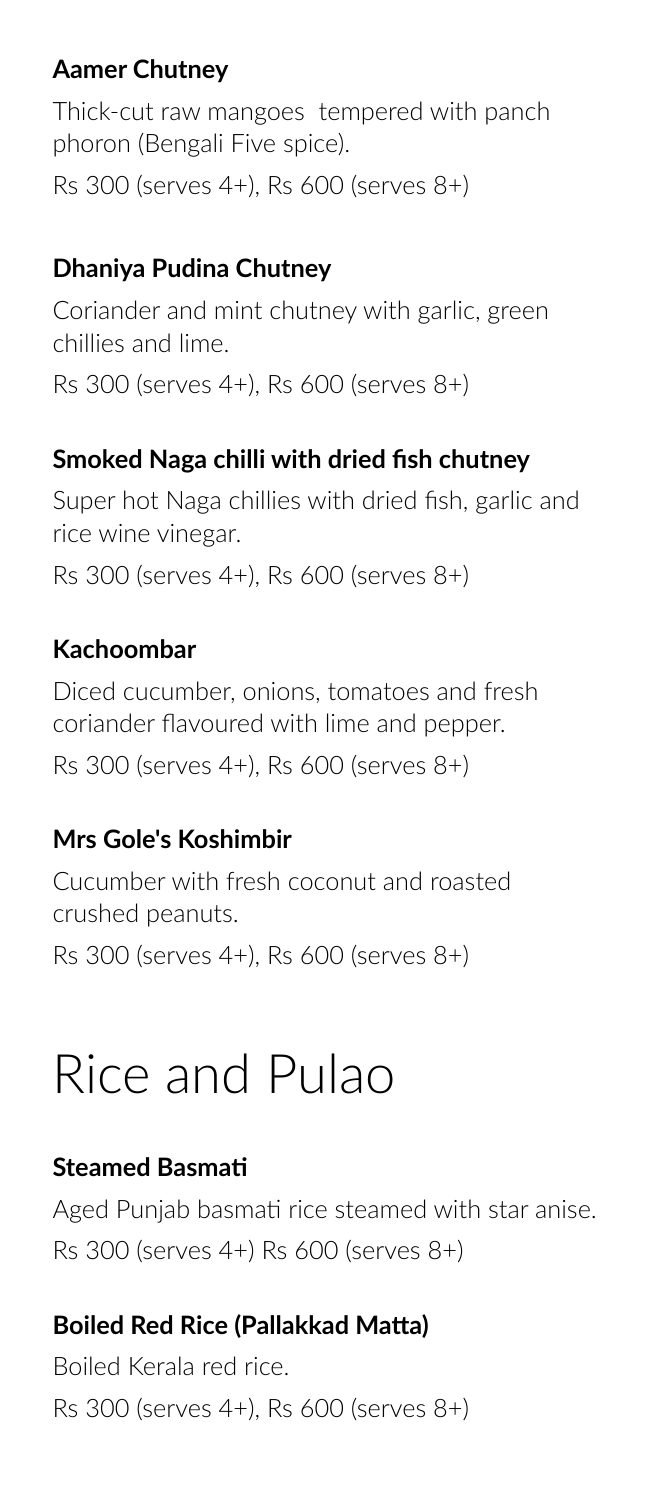#### **Steamed Gobindobhog**

Fragrant short grain steamed rice. Rs 400 (serves 4+), Rs 800 (serves 8+)

#### **Chicken Pulao**

Long grain basmati cooked with chicken and whole spices in ghee. Rs 900 (serves 4+), Rs 1800 (serves 8+)

#### **Mutton Pulao**

Long grain basmati cooked with lamb and whole spices in ghee.

Rs 1100 (serves 4+), Rs 2200 (serves 8+)

## Phulka, Paratha and **Hoppers**

#### **Multigrain Phulka**

Rs 320 for 8, Rs 640 for 16

#### **Methi multigrain phulka** Rs 400 for 8, Rs 800 for 16

### **Ghee multigrain phulka**

Rs 400 for 8, Rs 800 for 16

#### **Lachcha paratha**

Rs 400 for 8, Rs 800 for 16

#### **Plain paratha** Rs 400 for 8, Rs 800 for 16

#### **Iddiappam** Rs 400 for 8, Rs 800 for 16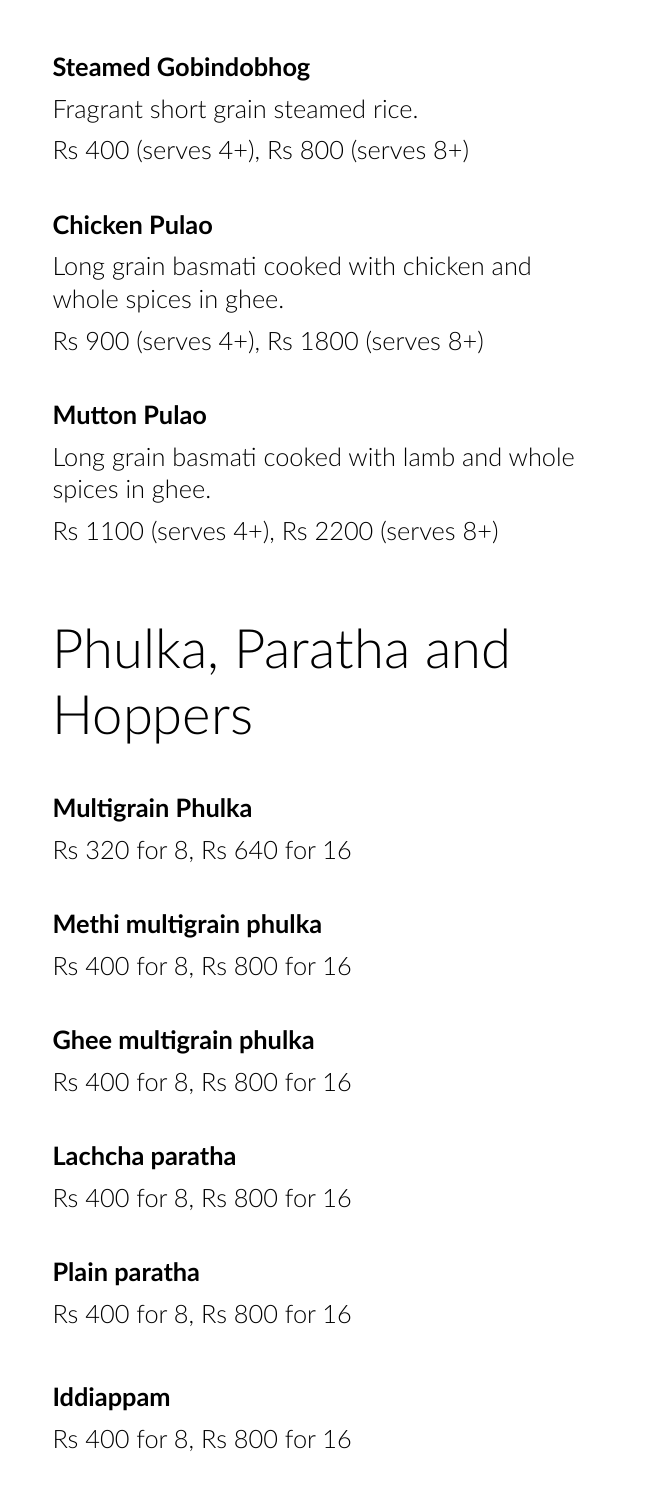#### **Appam**

Rs 500 for 8, Rs 1000 for 16

### Set Menu



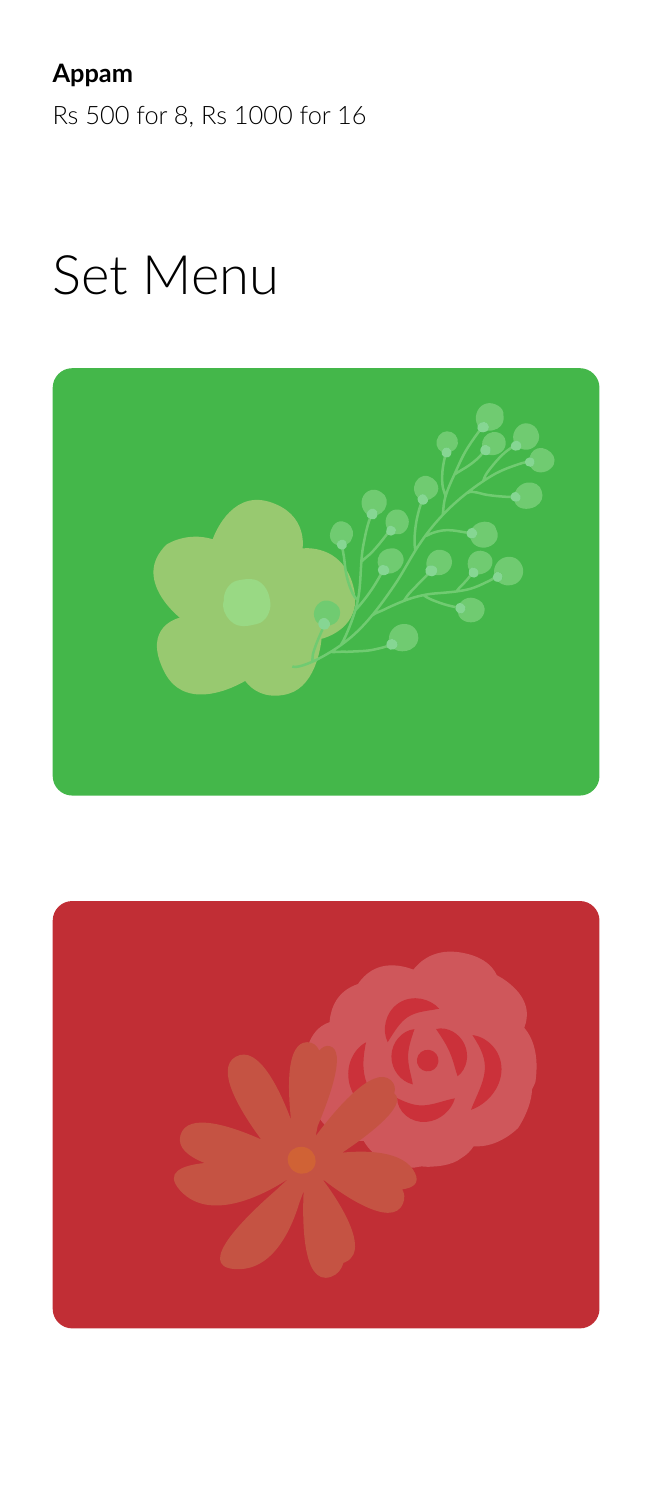